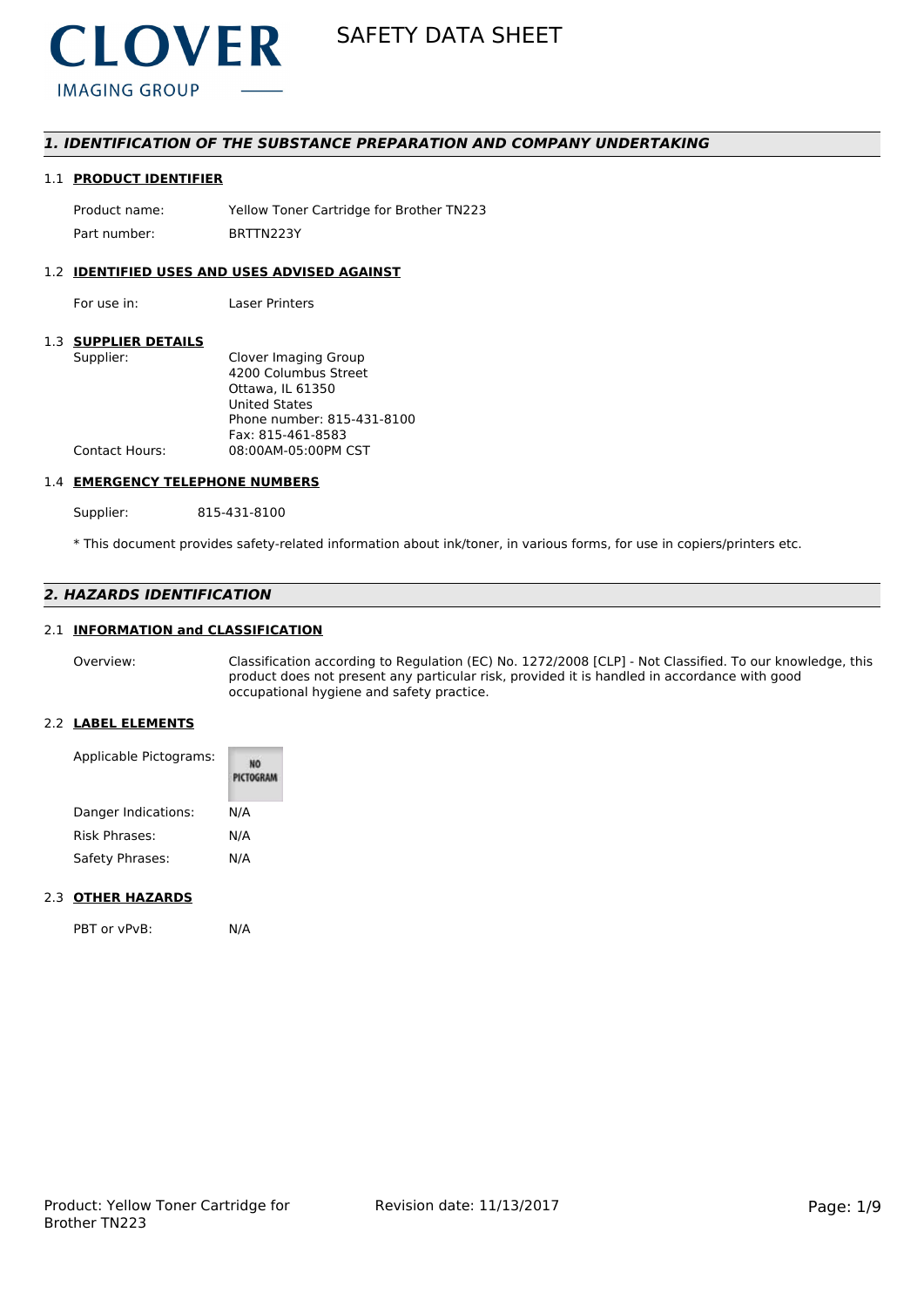

# *3. COMPOSITION / INFORMATION ON INGREDIENTS*

| Ingredients       | <b>CAS number</b> | Weight % | <b>OSHA</b><br><b>PEL</b> | <b>ACGIH</b><br><b>TLV</b> | Other                |
|-------------------|-------------------|----------|---------------------------|----------------------------|----------------------|
| Polymer           |                   | 70-80    |                           |                            |                      |
| Wax               |                   | $1 - 10$ |                           |                            |                      |
| Pigments          |                   | $1 - 10$ |                           |                            |                      |
| Silica, amorphous | 7631-86-9         | $1 - 10$ |                           |                            | EC Number: 231-545-4 |

The Full Text for all R-Phrases are Displayed in Section 16

# **COMPOSITION COMMENTS**

The Data Shown is in accordance with the latest Directives.

This section provides composition information for the specified substance/mixture.

# *4. FIRST-AID MEASURES*

## 4.1 **FIRST AID MEASURES**

# 4.1.1 **FIRST AID INSTRUCTIONS BY RELEVANT ROUTES OF EXPOSURE**

| Inhalation:   | Remove person to fresh air and keep comfortable for breathing. If you feel unwell, seek medical<br>advice.                                                   |
|---------------|--------------------------------------------------------------------------------------------------------------------------------------------------------------|
| Eye contact:  | Rinse cautiously with water for several minutes. Remove contact lenses, if present and easy to do.<br>Continue rinsing. Get medical advice/attention.        |
| Skin contact: | Get medical advice if necessary. Wash skin with plenty of water.                                                                                             |
| Ingestion:    | Rinse mouth out with water. Do not induce vomiting. Get medical advice/attention if you feel<br>unwell. Call a poison center or a doctor if you feel unwell. |

# 4.1.2 **ADDITIONAL FIRST AID INFORMATION**

Additional first aid information: N/A Immediate Medical Attention Required: Treat symptomatically

# 4.2 **SYMPTOMS AND EFFECTS**

Acute Symptoms from Exposure: N/A Delayed Symptoms from Exposure: N/A

## 4.3 **IMMEDIATE SPECIAL TREATMENT OR EQUIPMENT REQUIRED**

Treat symptomatically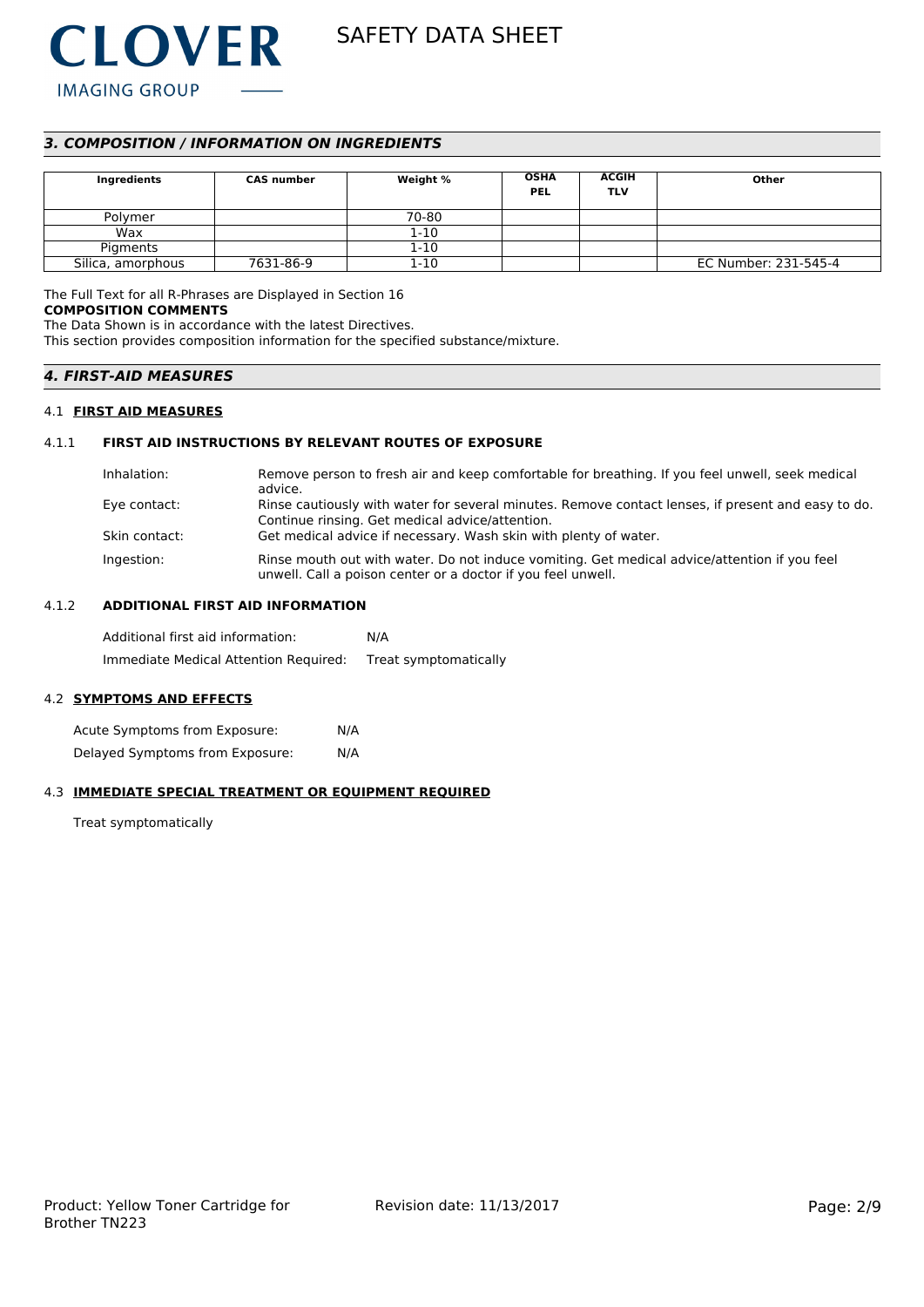

# *5. FIRE-FIGHTING MEASURES*

## 5.1 **EXTINGUISHING MEDIA**

Recommended Extinguishing Media: Water spray. Dry powder. Foam. Extinguishing Media Not to be Used: N/A

# 5.2 **SPECIAL HAZARD**

Extinguishing Media Not to be Used: N/A

Unusual Fire/Explosion Hazards: Hazardous decomposition products in case of fire: Carbon dioxide. Carbon monoxide. Nitrogen oxides. Fume.

# 5.3 **ADVICE FOR FIRE FIGHTERS**

Avoid inhalation of smoke. Wear protective clothing and wear self-contained breathing apparatus

#### *6. ACCIDENTAL RELEASE MEASURES*

## 6.1 **PERSONAL PRECAUTIONS, PROTECTIVE EQUIPMENT AND EMERGENCY PROCEDURES**

## 6.1.1 **PRECAUTIONS FOR NON-EMERGENCY PERSONNEL**

Ventilate spillage area.

## 6.1.2 **ADDITIONAL FIRST AID INFORMATION**

N/A

#### 6.1.3 **PERSONAL PROTECTION**

Wear personal protective equipment as described in Section 8.

#### 6.2 **ENVIRONMENTAL PRECAUTIONS**

Regulatory Information: Keep product out of sewers and watercourses.

## 6.3 **METHODS AND MATERIAL FOR CONTAINMENT AND CLEANUP**

Spill or Leak Cleanup Procedures: Recover mechanically the product. Dispose of materials or solid residues at an authorized site.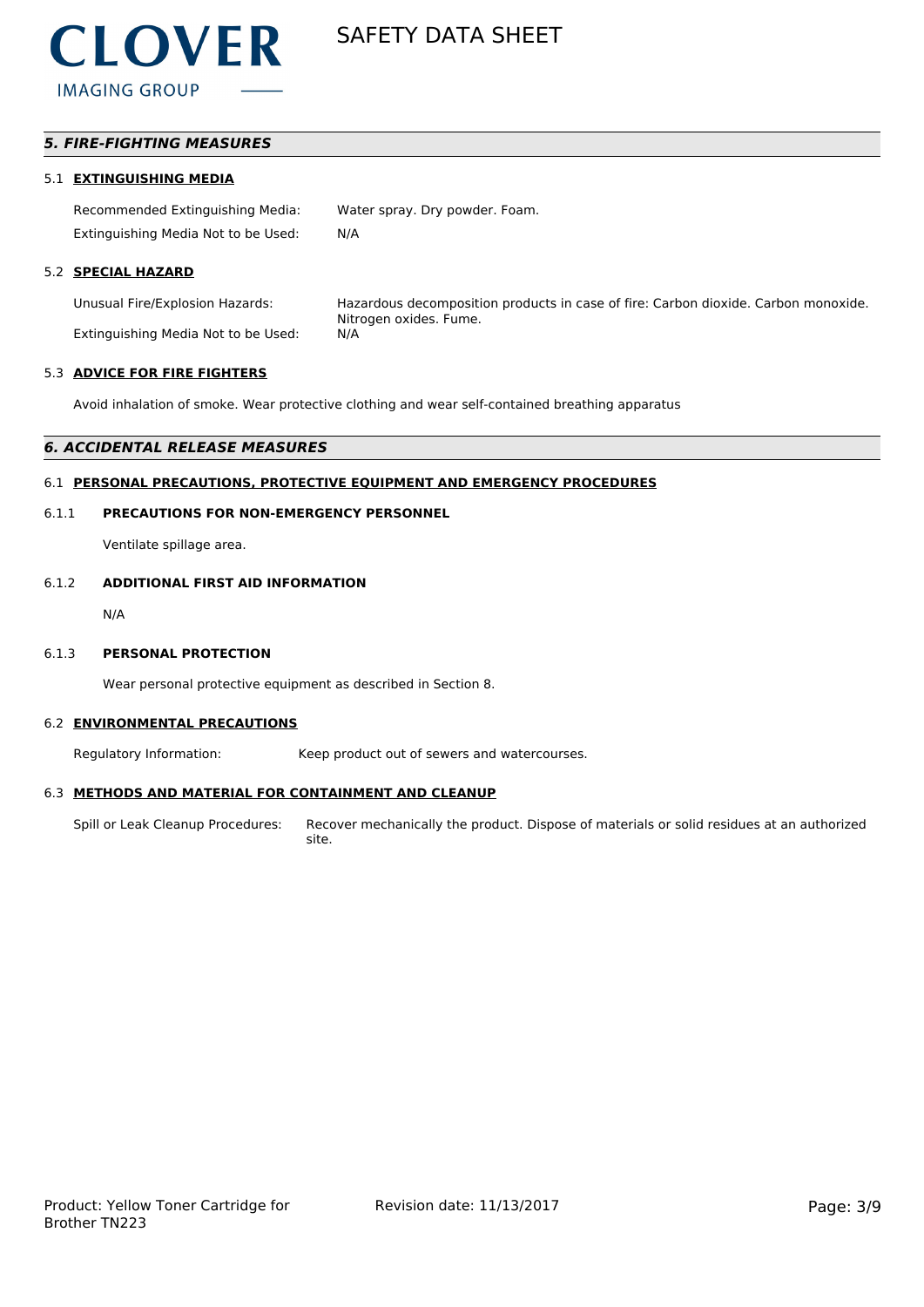# *7. HANDLING AND STORAGE*

#### 7.1 **PRECAUTIONS FOR SAFE HANDLING**

Recommendations for Handling: No special precautions when used as intended. Keep containers closed. If toner, avoid creating dust. Keep away from ignition sources. Advice on General Hygiene: Never eat, drink or smoke in work areas. Practice good personal hygiene after using this material, especially before eating, drinking, smoking, using the restroom, or applying cosmetics.

#### 7.2 **CONDITIONS FOR SAFE STORAGE**

Avoid high temperatures, >100°F/32°C

#### 7.3 **SPECIFIC END USES**

Printing devices

#### *8. EXPOSURE CONTROLS/PERSONAL PROTECTION*

#### 8.1 **CONTROL PARAMETERS**

The best protection is to enclose operations and/or provide local exhaust ventilation at the site of chemical release in order to maintain airborne concentrations of the product below OSHA PELs (See Section 3). Local exhaust ventilation is preferred because it prevents contaminant dispersion into the work area by controlling it at its source.

#### 8.2 **EXPOSURE CONTROLS**

#### **Respiratory protection:**

IMPROPER USE OF RESPIRATORS IS DANGEROUS. Seek professional advice prior to respirator selection and use. Follow OSHA respirator regulations (29 CFR 1910.134 and 1910.137) and, if necessary, wear a NIOSH approved respirator. Select respirator based on its suitability to provide adequate worker protection for given work conditions, levels of airborne contamination, and sufficient levels of oxygen.

#### **Eye/Face Protection:**

Contact lenses are not eye protective devices. Appropriate eye protection must be worn instead of, or in conjunction with contact lenses.

#### **Hand/Skin Protection:**

For emergency or non-routine operations (cleaning spills, reactor vessels, or storage tanks), wear an SCBA. WARNING! Air purifying respirators do not protect worker in oxygen deficient atmospheres.

#### **Additional Protection:**

N/A

#### **Protective Clothing and Equipment:**

Wear chemically protective gloves, boots, aprons, and gauntlets to prevent prolonged or repeated skin contact. Wear splashproof chemical goggles and face shield when working with liquid, unless full face piece respiratory protection is worn.

#### **Safety Stations:**

Make emergency eyewash stations, safety/quick-drench showers, and washing facilities available in work area.

#### **Contaminated Equipment:**

Separate contaminated work clothes from street clothes. Launder before reuse. Remove material from your shoes and clean personal protective equipment. Never take home contaminated clothing.

#### **Comments:**

Never eat, drink or smoke in work areas. Practice good personal hygiene after using this material, especially before eating, drinking, smoking, using the restroom, or applying cosmetics.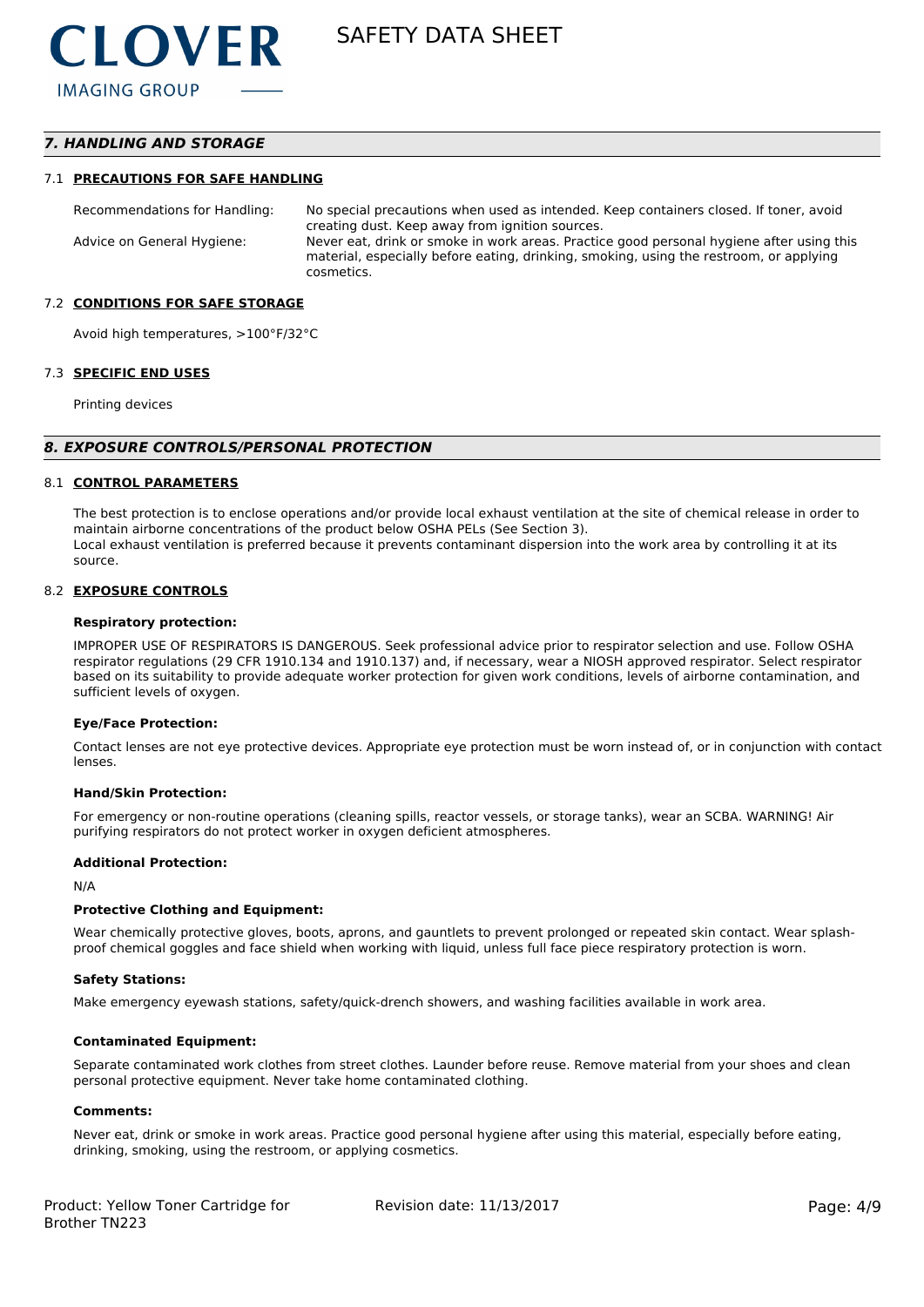# *9. PHYSICAL AND CHEMICAL PROPERTIES*

# 9.1 **DETAIL INFORMATION**

| Physical state:            | APPEARANCE: Fine, Yellow powder. |
|----------------------------|----------------------------------|
| Color:                     | Yellow                           |
| Odor:                      | Faint odor                       |
| Odor threshold:            | N/A                              |
|                            |                                  |
| Boiling point:             | N/A                              |
| Melting point:             | N/A                              |
| Flash point:               | $>= 150^{\circ}C$                |
| <b>Explosion limits:</b>   | N/A                              |
| Relative density:          | 1                                |
| Auto-ignition temperature: | N/A                              |

# 9.2 **OTHER INFORMATION**

N/A

# *10. CHEMICAL STABILITY AND REACTIVITY*

# 10.1 **Reactivity:**

| <b>Reactivity Hazards:</b><br>Data on Mixture Substances: | None<br>None                                                                                                   |
|-----------------------------------------------------------|----------------------------------------------------------------------------------------------------------------|
| 10.2 Chemical Stability:                                  | The product is stable. Under normal conditions of storage and use, hazardous<br>polymerization will not occur. |
| 10.3 Hazardous Polymerization:                            | Stable under conditions of normal use.                                                                         |
| 10.4 Conditions to Avoid:                                 | Keep away from heat, flame, sparks and other ignition sources.                                                 |
| 10.5 Incompatible Materials:                              | Strong oxidizing materials                                                                                     |
| 10.6 Hazardous Decomposition:                             | Will not occur.                                                                                                |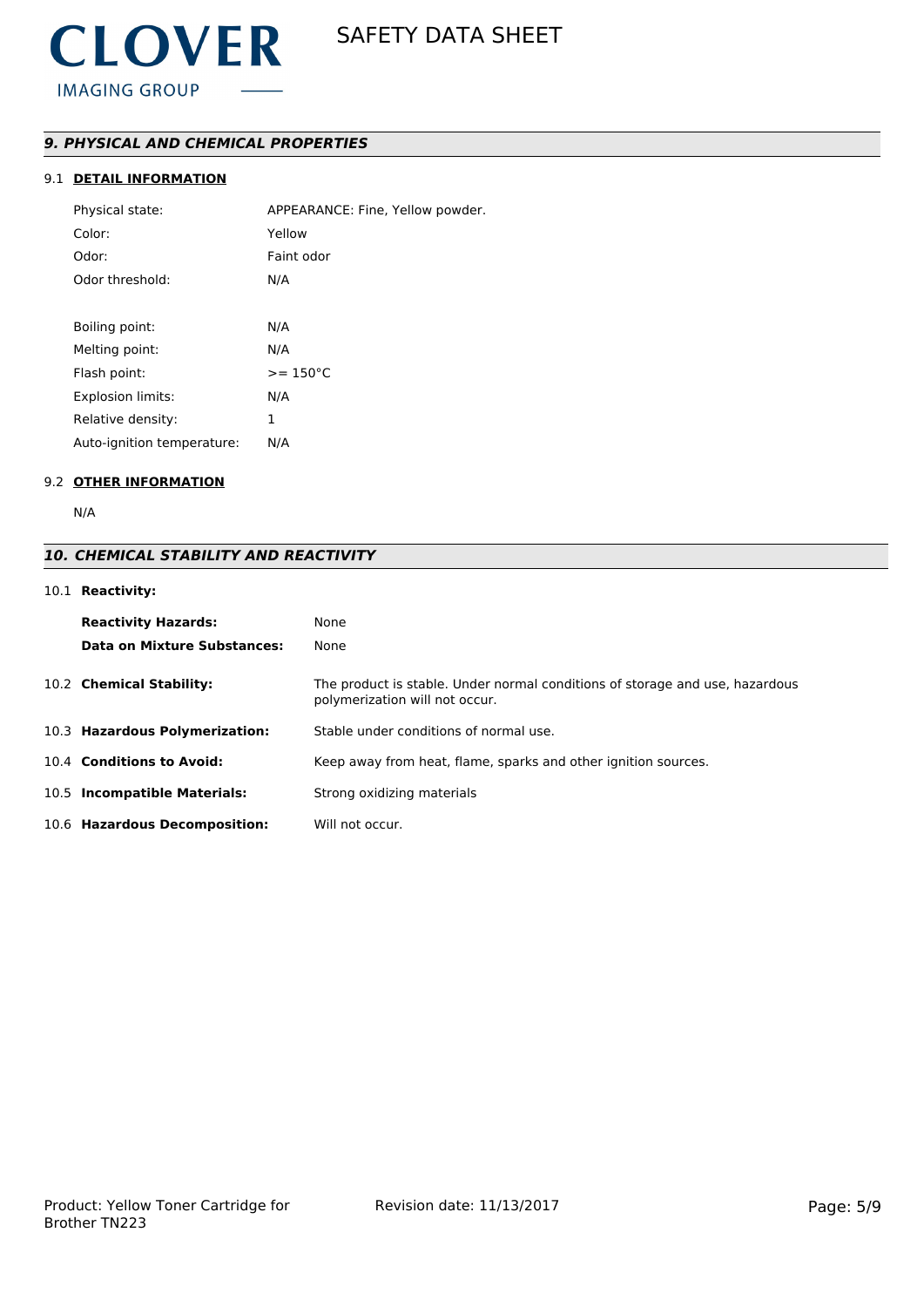

# *11. INFORMATION ON TOXICOLOGICAL EFFECT*

| <b>Mixtures:</b>                   | N/A             |
|------------------------------------|-----------------|
| <b>Acute Toxicity:</b>             | Not classified. |
| <b>Skin Corrosion/Irritation:</b>  | Not classified. |
| <b>Serious Eye Damage:</b>         | Not classified. |
| <b>Inhalation:</b>                 | Not classified. |
| Sensitization:                     | Not classified. |
| <b>Mutagenicity:</b>               | Not classified. |
| <b>Carcinogenicity:</b>            | Not classified. |
| <b>Reproductive Toxicity:</b>      | Not classified. |
| <b>STOT - Single Exposure:</b>     | Not classified. |
| <b>STOT - Multiple Exposure:</b>   | Not classified. |
| Ingestion:                         | N/A             |
| <b>Hazard Class Information:</b>   | N/A             |
| <b>Mixture on Market Data:</b>     | N/A             |
| Symptoms:                          | N/A             |
| <b>Delayed/Immediate Effects:</b>  | N/A             |
| <b>Test Data on Mixture:</b>       | N/A             |
| <b>Not Meeting Classification:</b> | N/A             |
| <b>Routes of Exposure:</b>         | N/A             |
| <b>Interactive Effects:</b>        | N/A             |
| <b>Absence of Specific Data:</b>   | N/A             |
| <b>Mixture vs Substance Data:</b>  | N/A             |
|                                    |                 |

# *12. ECOLOGICAL INFORMATION*

| 12.1 <b>Eco toxicity:</b>           | Ecology general: The product is not considered harmful to aquatic organisms nor to cause long-<br>tem adverse effects in the environment. |
|-------------------------------------|-------------------------------------------------------------------------------------------------------------------------------------------|
| 12.2 Degradability:                 | N/A                                                                                                                                       |
| 12.3 Bioaccumulation Potential: N/A |                                                                                                                                           |
| 12.4 Mobility in Soil:              | N/A                                                                                                                                       |
| 12.5 PBT & vPvB Assessment:         | N/A                                                                                                                                       |
| 12.6 Other Adverse Effects:         | N/A                                                                                                                                       |

# *13. DISPOSAL CONSIDERATIONS*

#### **Disposal Information:**

 Dispose of product in accordance with local authority regulations. Empty container retains product residue.

### **Physical/Chemical Properties that affect Treatment:**

 Symbol: This product is not classified as dangerous Risk Phrases: This product is not classified according to the federal, state and local environmental regulations.

#### **Waste Treatment Information:**

If toner, do not shred toner cartridge, unless dust-explosion prevention measures are taken. Finely dispersed particles may form explosive mixtures in air. Dispose of in compliance with federal, state, and local regulations.

### **Personal Protection Required:**

N/A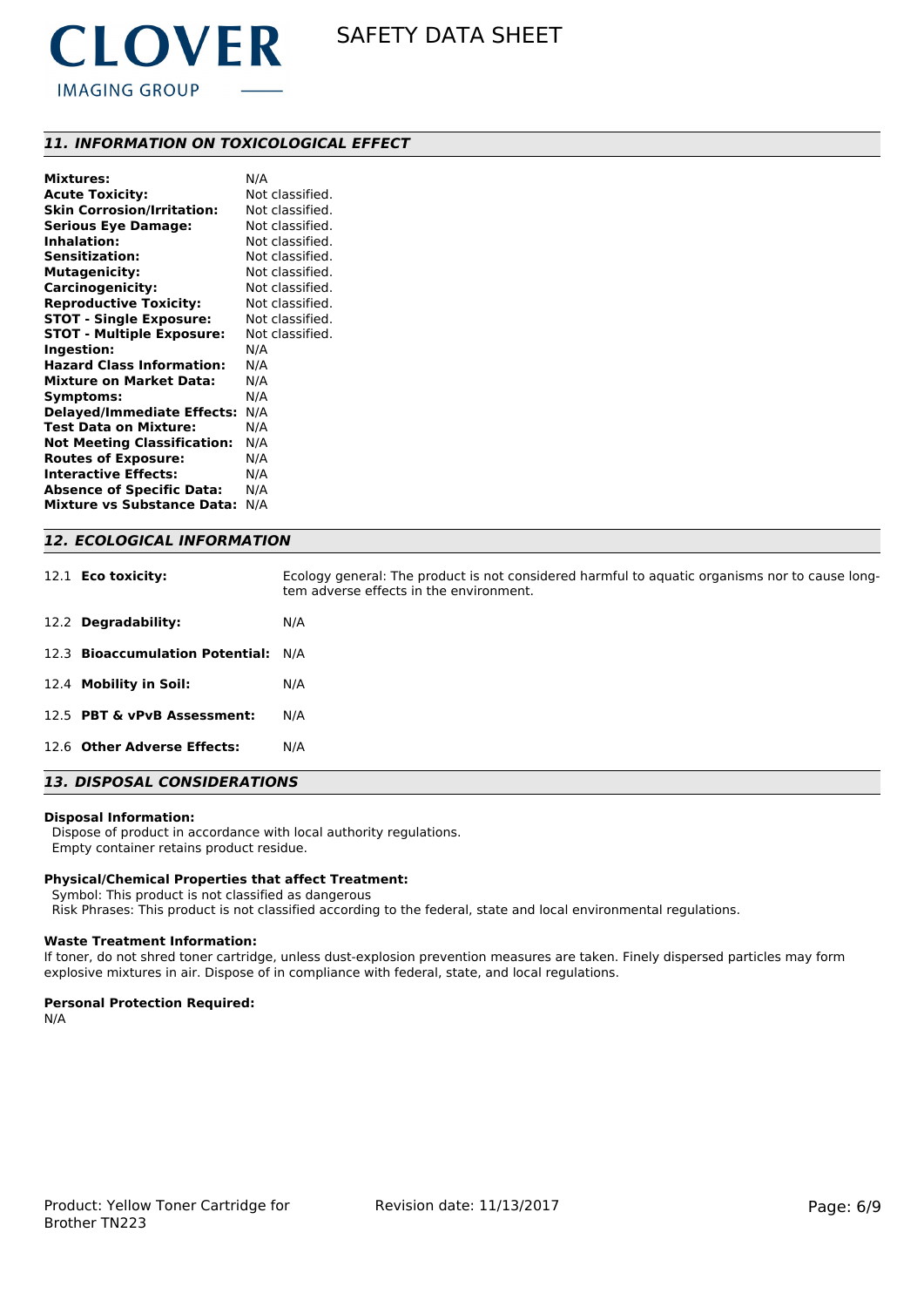

## *14. TRANSPORT INFORMATION*

|      | 14.1 <b>ID Number:</b>      | Not subject to transport regulations. |
|------|-----------------------------|---------------------------------------|
|      | 14.2 Shipping Name:         | N/A                                   |
|      | 14.3 Hazard Class:          | N/A                                   |
|      | 14.4 Packing Group:         | N/A                                   |
|      | 14.5 Environmental Hazards: | N/A                                   |
|      | 14.6 User Precautions:      | N/A                                   |
| 14.7 | <b>Bulk Transport:</b>      | N/A                                   |

# *15. REGULATORY INFORMATION*

15.1 **Regulatory Information:** Contains no REACH substances with Annex XVII restrictions. Contains no substances on the REACH candidate list. Contains no REACH Annex XIV substances.

**EPA Regulatory Information:** N/A

**CERCLA Reportable Quantity:** N/A

15.2 **Superfund Information:**

**Hazard Categories:**

**Immediate:** N/A

**Delayed:** N/A

**Fire:** N/A

**Pressure:** N/A

**Reactivity:** N/A

# **Section 302 - Extremely Hazardous:** N/A

**Section 311 - Hazardous:** N/A

## 15.3 **State Regulations:** N/A

15.4 **Other Regulatory Information:** N/A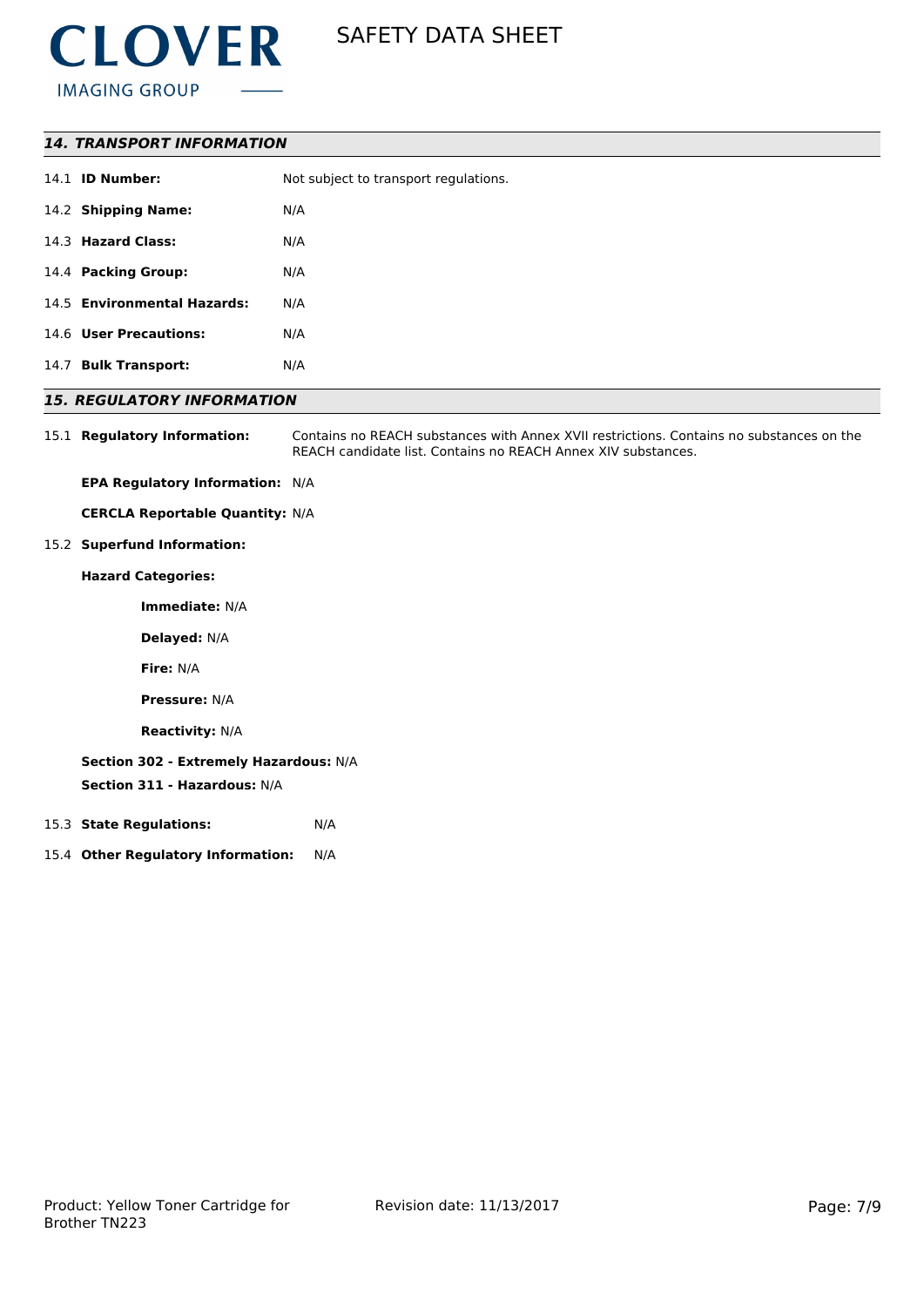

# *16. OTHER INFORMATION*

| <b>General Comments:</b>          | This information is based on our current knowledge. It should not therefore be construed as<br>guaranteeing specific properties of the products as described or their suitability for a particular<br>application |
|-----------------------------------|-------------------------------------------------------------------------------------------------------------------------------------------------------------------------------------------------------------------|
| <b>Creation Date of this SDS:</b> | 08/19/2020                                                                                                                                                                                                        |